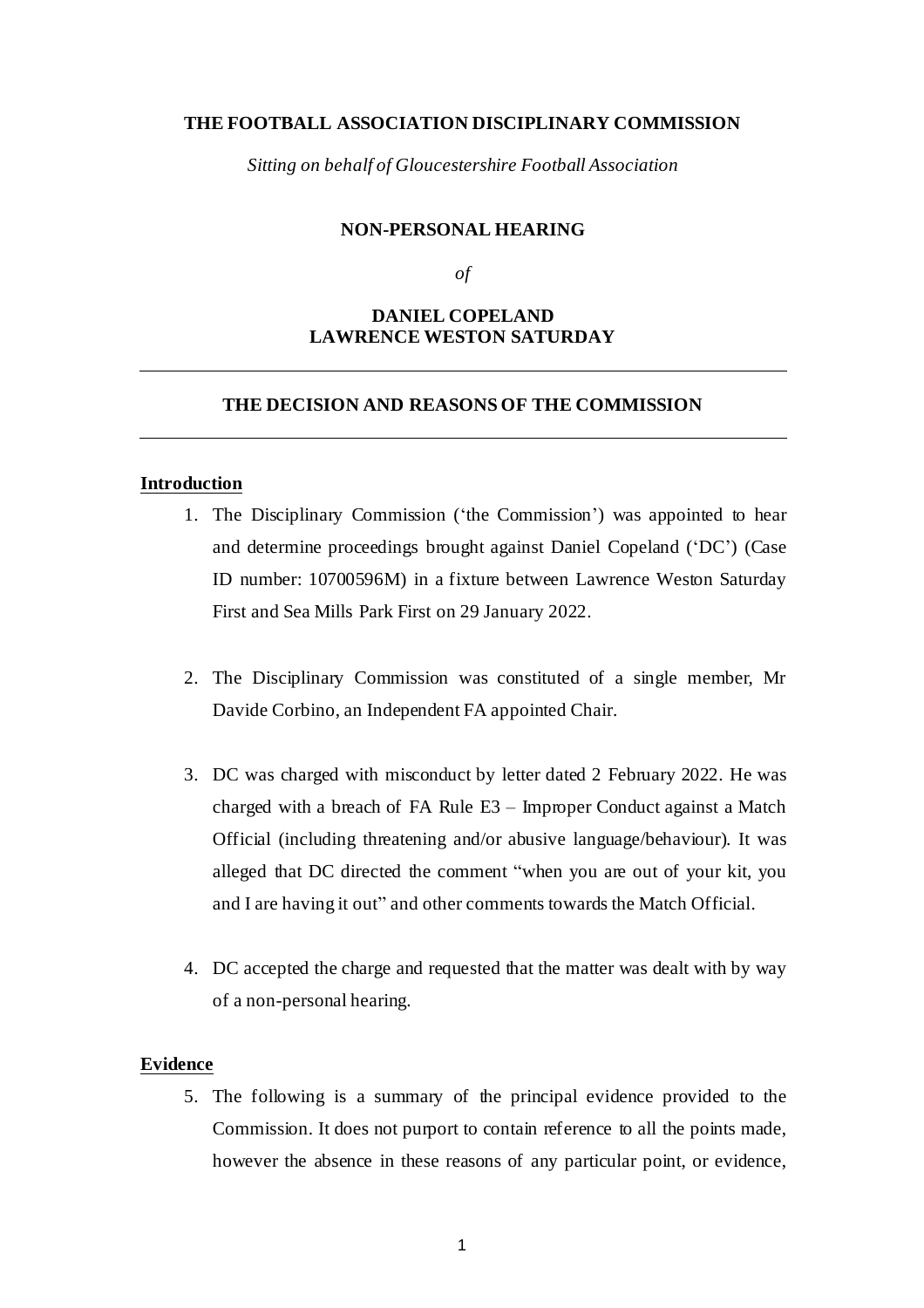should not imply that the Commission did not take such point, or evidence, into consideration when the members determined the matter. For the avoidance of doubt, the Commission has carefully considered all the evidence and materials furnished with regard to the case within these proceedings.

6. On 29 January 2022, Christopher Wilmot, the Match Referee ('the referee'), submitted a County Association Report Form stating, as far as relevant, the following:

"*During the half time interval with the Lawrence Weston manager speaking to his players on the pitch, I advised the manager that Dan Copeland who was sat in the home dugout after his 2nd sin binning yellow card for dissent, could not return to the field play after half time, but could be replaced by a substitute. The manager understood my statement and I moved towards the changing rooms. As I crossed the touchline, Dan Copeland then said "Nothing to say to me?" I said "No, just explained to your manage you cannot return after half time and play in the game". Dan Copeland then got up from his seated position and walked towards me and said "Ihave something to say to you", "when you are out of your kit, you and I are having it out". I told him to go away, at which point he then started to use abusive language and say he was going to sort me out after the game. At this point, I showed Dan Copeland a Red card. He continued to make threats and I advised him the game would be abandoned unless he returned to the changing room or went to the car park. Dan Copeland told me to "Fuck Off he wasn't going anywhere". A team mate then ushered Dan Copeland to the changing rooms. The game restarted following the half time interval*."

7. As aforementioned, DC accepted the charge he faced and submitted no evidence or statement in response.

#### **Sanction**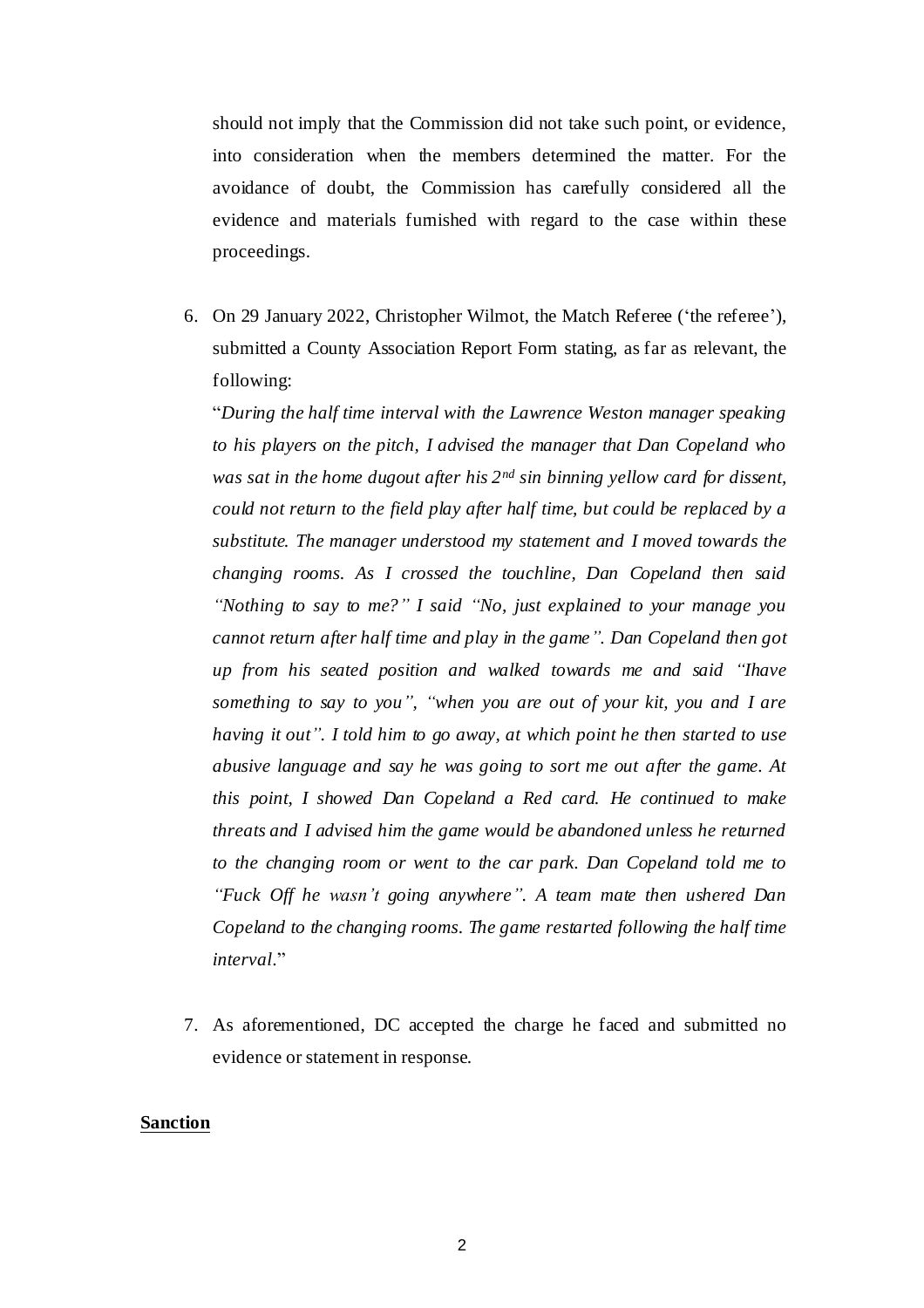- 8. As DC has accepted the Charge, the Commission formally records that the Charge is found proven by admission. The Commission went on to consider sanction.
- 9. The Commission had regard to the FA Sanction Guidelines and the FA Disciplinary Regulations 2021/22 generally including to both the recommended and minimum sanctions.
- 10. Regulation 101 of the Disciplinary Regulations provides that a Disciplinary Commission shall impose an immediate suspension within a range as set out:

"*101.1 suspension from all football activity for a period of between 56 days and 182 days. The recommended entry point, prior to considering any mitigating or aggravating factors, is 112 days. 101.2 a fine of up to £100, with a mandatory minimum fine of £50. 101.3 an order that the Participant completes an education programme before the time-based suspension is served*."

- 11. The entry point for a suspension is, therefore, 112 days but I must now also take into account aggravating and mitigating factors.
- 12. This incident is condemned in the strongest possible terms. That the threatening and abusive language continued after DC was shown a red card is an aggravating factor.
- 13. As to mitigating factors, DC has pleaded to the charge at the earliest possible stage. I have also considered DC's disciplinary history; there is nothing relevant to take into account for present purposes, which assists him on mitigation.
- 14. Taking all the above into account, in my discretion, I believe the aggravating and mitigating factors balance out and therefore remain at a suspension of 112 days. In terms of a fine the sum of £75 is appropriate for